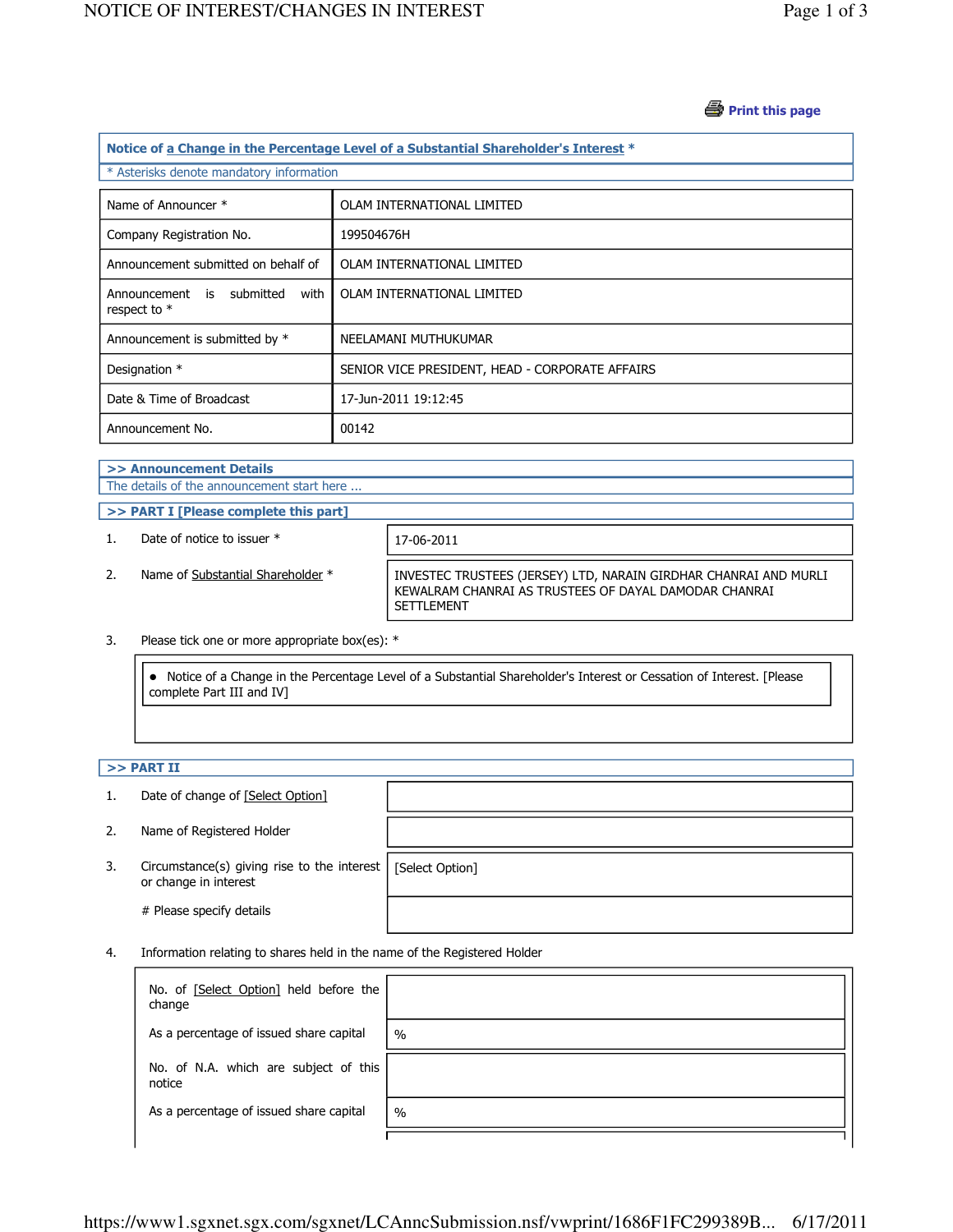| Amount of consideration<br>excluding)<br>brokerage and stamp duties) per share<br>paid or received |      |
|----------------------------------------------------------------------------------------------------|------|
| No. of N.A. held after the change                                                                  |      |
| As a percentage of issued share capital                                                            | $\%$ |

## $>>$  PART III

| 1. | Date of change of Deemed Interest                                                                                           | 16-06-2011                                                                                                                                                                                                                                                     |
|----|-----------------------------------------------------------------------------------------------------------------------------|----------------------------------------------------------------------------------------------------------------------------------------------------------------------------------------------------------------------------------------------------------------|
| 2. | The change in the percentage level                                                                                          | From 21.47 % To 20.56 %                                                                                                                                                                                                                                        |
| 3. | Circumstance(s) giving rise to the interest<br>or change in interest                                                        | # Others                                                                                                                                                                                                                                                       |
|    | # Please specify details                                                                                                    | Dilution of interest arising from the completion of the private placement of<br>shares in the capital of the Company on 16 June 2011, resulting in the issued<br>shares of the Company being increased from 2,141,074,918 to 2,235,482,918<br>Ordinary Shares. |
|    |                                                                                                                             | There is no change to the number of shares held by the Substantial<br>Shareholder.                                                                                                                                                                             |
| 4. | A statement of whether the change in the<br>percentage level is the result of a<br>transaction or a series of transactions: | A single transaction.                                                                                                                                                                                                                                          |

# >> PART IV

1. Holdings of Substantial Shareholder, including direct and deemed interest :

|                                         | <b>Direct</b> | <b>Deemed</b> |
|-----------------------------------------|---------------|---------------|
| No. of shares held before the change    |               | 459,602,064   |
| As a percentage of issued share capital | $0\%$         | 21.47 %       |
| No. of shares held after the change     |               | 459,602,064   |
| As a percentage of issued share capital | $0\%$         | 20.56 %       |

| Footnotes          | Kewalram Singapore Limited ("Kewalram") is a wholly-owned subsidiary of Chanrai Investment<br>Corporation Limited ("CICL"), which in turn is a wholly-owned subsidiary of Kewalram Chanrai<br>Holdings Limited ("KCH").                                                                                                                                                                                                                                                                                         |
|--------------------|-----------------------------------------------------------------------------------------------------------------------------------------------------------------------------------------------------------------------------------------------------------------------------------------------------------------------------------------------------------------------------------------------------------------------------------------------------------------------------------------------------------------|
|                    | CICL and KCH are therefore deemed to be interested in the 459,602,064 shares held by Kewalram.                                                                                                                                                                                                                                                                                                                                                                                                                  |
|                    | The GKC Settlement, The Hariom Trust, The DKC Settlement and The PKC 2008 Settlement are<br>shareholders of KCH, each holding approximately 28%, 28%, 28% and 16% respectively in the<br>issued and paid-up capital of KCH. Pursuant to Section 7(4A) of the Companies Act, Cap. 50, as The<br>GKC Settlement, The Hariom Trust and The DKC Settlement are associates of The PKC 2008<br>Settlement and vice versa, The PKC 2008 Settlement would be deemed to be interested in the<br>shares held by Kewalram. |
|                    | The GKC Settlement, The Hariom Trust, The DKC Settlement and The PKC 2008 Settlement are<br>therefore deemed to be interested in the 459,602,064 shares held by Kewalram in the Company.                                                                                                                                                                                                                                                                                                                        |
|                    |                                                                                                                                                                                                                                                                                                                                                                                                                                                                                                                 |
| <b>Attachments</b> | Total size = $\theta$<br>(2048K size limit recommended)                                                                                                                                                                                                                                                                                                                                                                                                                                                         |